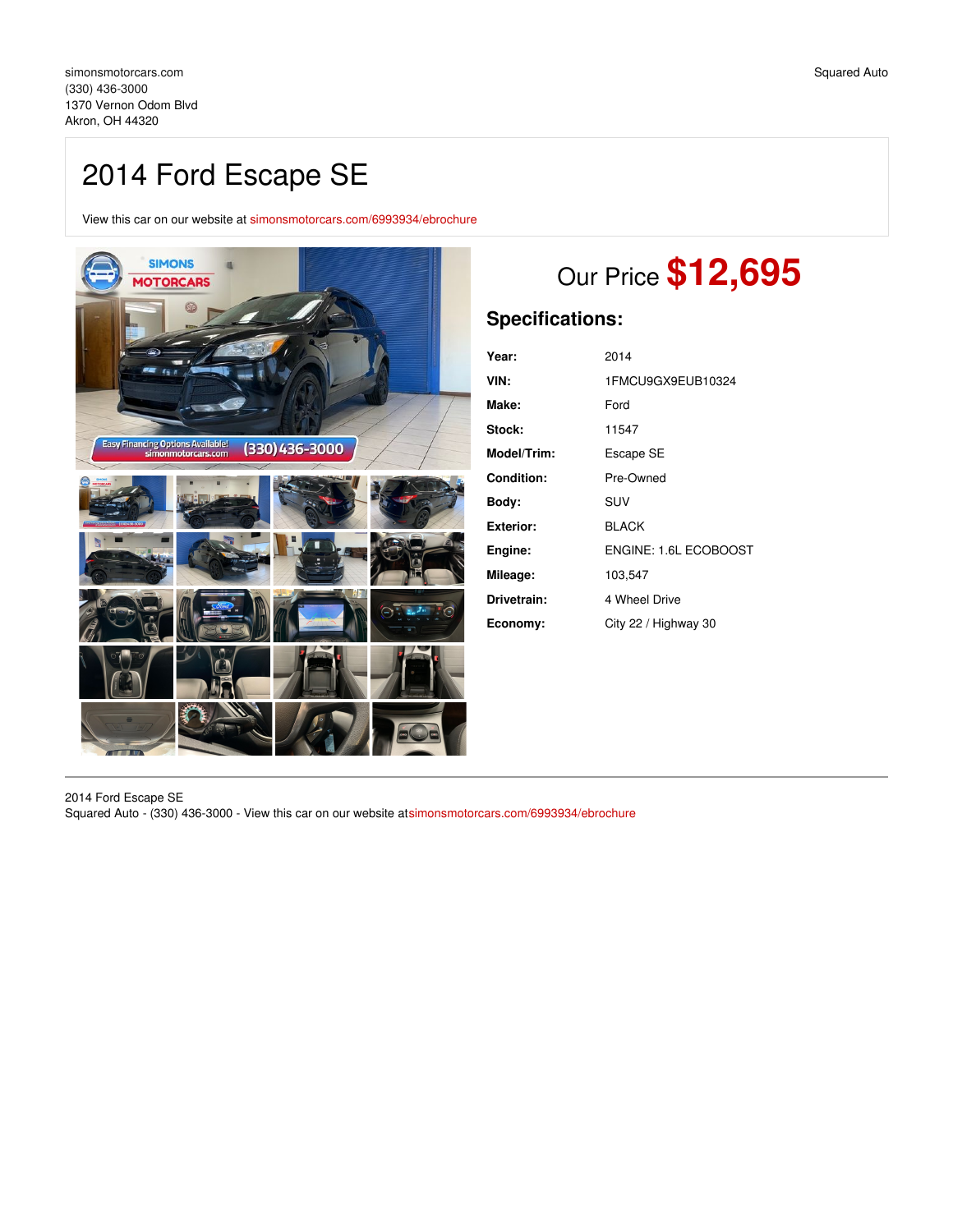

### 2014 Ford Escape SE

Squared Auto - (330) 436-3000 - View this car on our website a[tsimonsmotorcars.com/6993934/ebrochure](https://simonsmotorcars.com/vehicle/6993934/2014-ford-escape-se-akron-oh-44320/6993934/ebrochure)

# **Installed Options**

## **Interior**

- Driver Seat- 4-Way Passenger Seat -inc: Manual Recline and Fore/Aft Movement
- Front Facing Manual Reclining Fold Forward Seatback Rear Seat
- Cloth Buckets w/60/40 Split Rear Seat -inc: 10-way power driver's seat w/power lumbar adjust and driver seat back map pocket
- Manual Tilt/Telescoping Steering Column
- Gauges -inc: Speedometer, Odometer, Engine Coolant Temp, Tachometer, Trip Odometer and Trip Computer
- Power Rear Windows and Fixed 3rd Row Windows- Selective Service Internet Access
- Front Cupholder- Rear Cupholder- Compass
- Remote Keyless Entry w/Integrated Key Transmitter, Illuminated Entry and Panic Button
- Keypad- Cruise Control w/Steering Wheel Controls- Manual Air Conditioning
- HVAC -inc: Underseat Ducts and Console Ducts Illuminated Glove Box
- Driver Foot Rest- Full Cloth Headliner- Cloth Door Trim Insert
- Metal-Look Gear Shifter Material
- Interior Trim -inc: Metal-Look Instrument Panel Insert, Metal-Look Door Panel Insert, Metal-Look Console Insert and Chrome/Metal-Look Interior Accents
- Day-Night Rearview Mirror- Driver And Passenger Visor Vanity Mirrors
- Full Floor Console w/Covered Storage, Mini Overhead Console w/Storage and 3 12V DC Power Outlets
- Front Map Lights- Fade-To-Off Interior Lighting
- Full Carpet Floor Covering -inc: Carpet Front And Rear Floor Mats Carpet Floor Trim
- Cargo Area Concealed Storage- Cargo Space Lights- FOB Controls -inc: Cargo Access
- Interior Concealed Storage, Driver / Passenger And Rear Door Bins, 2nd Row Underseat Storage and Audio Media Storage
- Power 1st Row Windows w/Driver 1-Touch Down Delayed Accessory Power
- Power Door Locks w/Autolock Feature- Systems Monitor- Trip Computer- Analog Display - Outside Temp Gauge- Seats w/Cloth Back Material
- Manual w/Tilt Front Head Restraints and Manual Adjustable Rear Head Restraints
- Front Center Armrest and Rear Center Armrest
- Securilock Anti-Theft Ignition (pats) Engine Immobilizer- 3 12V DC Power Outlets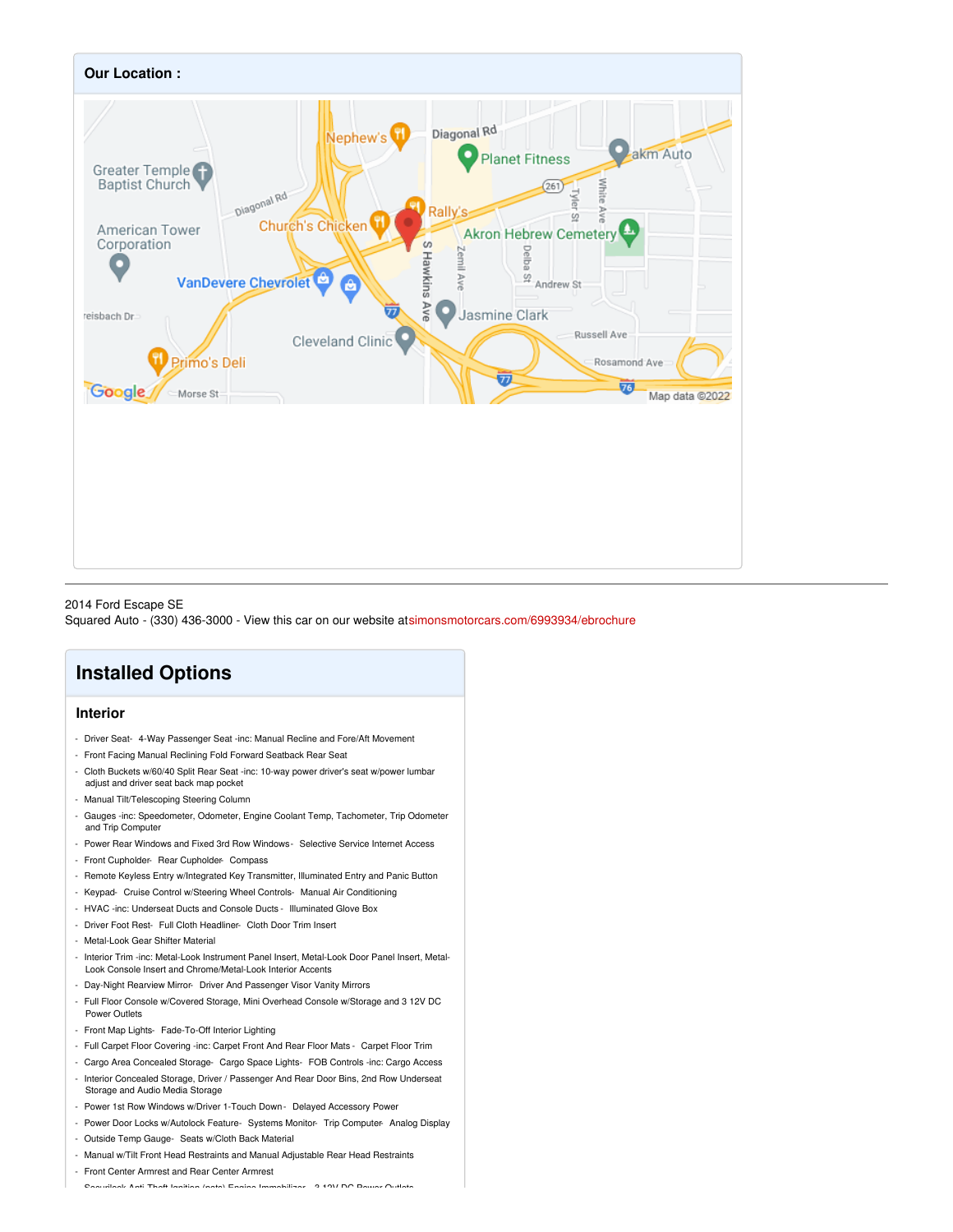- Securilock Anti-Theft Ignition (pats) Engine Immobilizer- 3 12V DC Power Outlets
- Air Filtration

### **Exterior**

- Wheels: 17" Alloy Sparkle Silver Painted Aluminum
- Tires: P235/55R17 A/S -inc: steel mini spare wheel w/mini space-saver spare tire
- Steel Spare Wheel- Compact Spare Tire Mounted Inside Under Cargo- Clearcoat Paint
- Body-Colored Front Bumper w/Metal-Look Rub Strip/Fascia Accent
- Body-Colored Rear Bumper w/Gray Rub Strip/Fascia Accent and Metal-Look Bumper Insert
- Gray Bodyside Cladding and Gray Wheel Well Trim- Chrome Side Windows Trim
- Body-Colored Door Handles
- Body-Colored Power Side Mirrors w/Convex Spotter and Manual Folding
- Fixed Rear Window w/Fixed Interval Wiper, Heated Wiper Park and Defroster
- Variable Intermittent Wipers- Deep Tinted Glass- Fully Galvanized Steel Panels
- Grille w/Chrome Bar- Liftgate Rear Cargo Access
- Tailgate/Rear Door Lock Included w/Power Door Locks
- Fully Automatic Aero-Composite Halogen Headlamps w/Delay-Off- Front Fog Lamps

### **Safety**

- Driver Seat- 4-Way Passenger Seat -inc: Manual Recline and Fore/Aft Movement
- Front Facing Manual Reclining Fold Forward Seatback Rear Seat
- Cloth Buckets w/60/40 Split Rear Seat -inc: 10-way power driver's seat w/power lumbar adjust and driver seat back map pocket
- Manual Tilt/Telescoping Steering Column
- Gauges -inc: Speedometer, Odometer, Engine Coolant Temp, Tachometer, Trip Odometer and Trip Computer
- Power Rear Windows and Fixed 3rd Row Windows- Selective Service Internet Access
- Front Cupholder- Rear Cupholder- Compass
- Remote Keyless Entry w/Integrated Key Transmitter, Illuminated Entry and Panic Button
- Keypad- Cruise Control w/Steering Wheel Controls- Manual Air Conditioning
- HVAC -inc: Underseat Ducts and Console Ducts Illuminated Glove Box
- Driver Foot Rest- Full Cloth Headliner- Cloth Door Trim Insert
- Metal-Look Gear Shifter Materi
- Interior Trim -inc: Metal-Look Instrument Panel Insert, Metal-Look Door Panel Insert, Metal-Look Console Insert and Chrome/Metal-Look Interior Accents
- Day-Night Rearview Mirror- Driver And Passenger Visor Vanity Mirrors
- Full Floor Console w/Covered Storage, Mini Overhead Console w/Storage and 3 12V DC Power Outlets
- Front Map Lights- Fade-To-Off Interior Lighting
- Full Carpet Floor Covering -inc: Carpet Front And Rear Floor Mats Carpet Floor Trim
- Cargo Area Concealed Storage- Cargo Space Lights- FOB Controls -inc: Cargo Access
- Interior Concealed Storage, Driver / Passenger And Rear Door Bins, 2nd Row Underseat Storage and Audio Media Storage
- Power 1st Row Windows w/Driver 1-Touch Down Delayed Accessory Power
- Power Door Locks w/Autolock Feature- Systems Monitor- Trip Computer- Analog Display
- Outside Temp Gauge- Seats w/Cloth Back Material
- Manual w/Tilt Front Head Restraints and Manual Adjustable Rear Head Restraints
- Front Center Armrest and Rear Center Armrest
- Securilock Anti-Theft Ignition (pats) Engine Immobilizer- 3 12V DC Power Outlets
- Air Filtration

## **Mechanical**

- Engine: 1.6L EcoBoost -inc: active grille shutters
- Transmission: 6-Speed Automatic w/SelectShift- 3.51 Axle Ratio- GVWR: 4,760 lbs
- Transmission w/SelectShift Sequential Shift Control and Oil Cooler
- Automatic Full-Time Four-Wheel Drive- Battery w/Run Down Protection
- Gas-Pressurized Shock Absorbers- Front And Rear Anti-Roll Bars
- Electric Power-Assist Speed-Sensing Steering- 15.1 Gal. Fuel Tank
- Quasi-Dual Stainless Steel Exhaust w/Chrome Tailpipe Finisher
- Permanent Locking Hubs- Strut Front Suspension w/Coil Springs
- Short And Long Arm Rear Suspension w/Coil Springs
- 4-Wheel Disc Brakes w/4-Wheel ABS, Front Vented Discs, Brake Assist and Hill Hold **Control**
- Brake Actuated Limited Slip Differential

## **Option Packages**

**Factory Installed Packages**